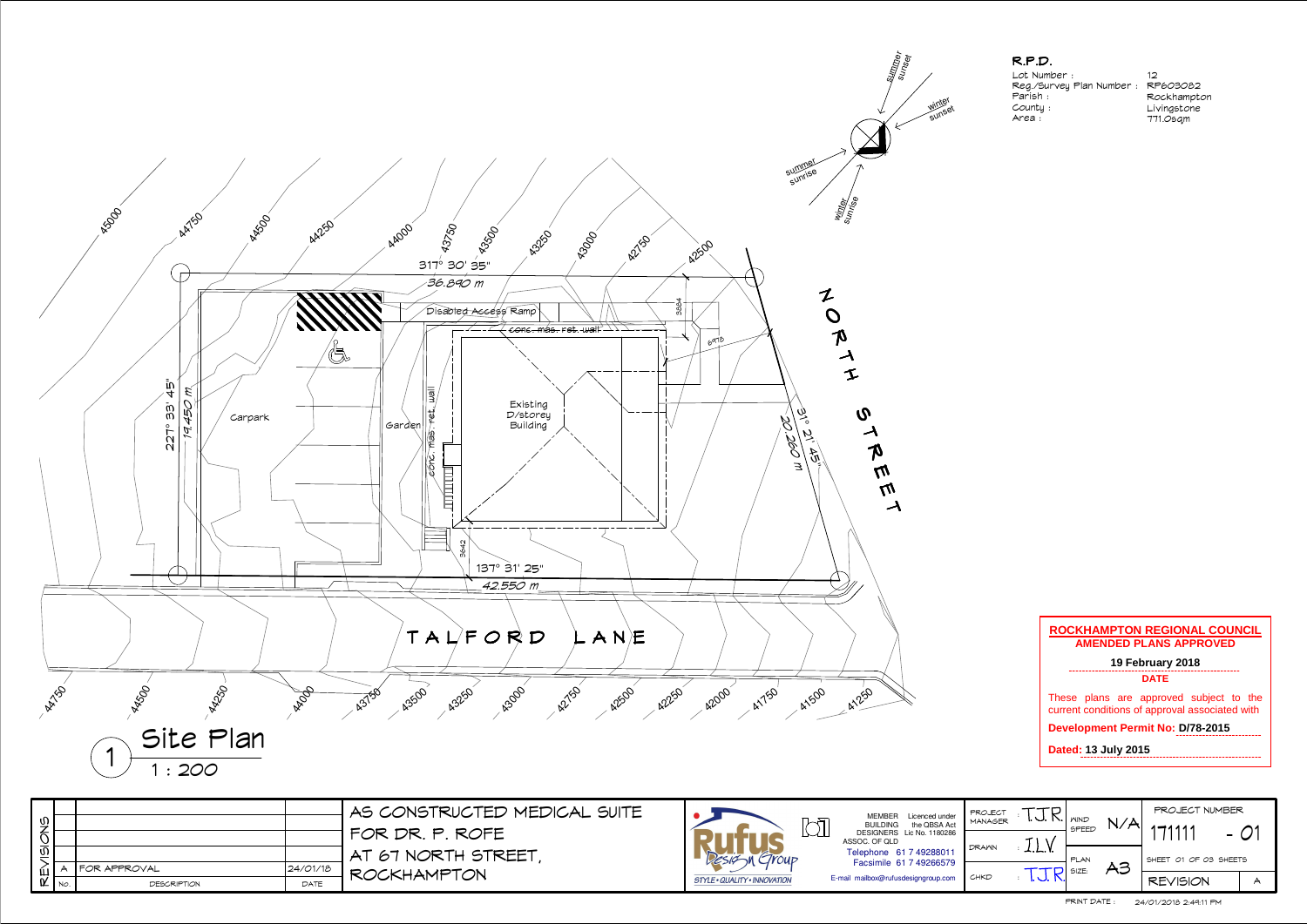1 ELEVATIONS

 $1:100$  $1 + 120$ 



| D            | $\ddot{\phantom{a}}$ | PLAN<br>SLSE         | 43 | SHEET 02 OF 03 SHEETS<br><b>REVISION</b> |  |  |
|--------------|----------------------|----------------------|----|------------------------------------------|--|--|
| ИN           |                      |                      |    |                                          |  |  |
| UECT<br>AGER |                      | <b>WIND</b><br>SPEED |    | PROJECT NUMBER<br>111                    |  |  |

|                             |                            | AS CONSTRUCTED MEDICAL SUITE |                                     | MEMBER Licenced under                             | PROJECT      |                            |                                         | PROJECT NUMBER        |      |
|-----------------------------|----------------------------|------------------------------|-------------------------------------|---------------------------------------------------|--------------|----------------------------|-----------------------------------------|-----------------------|------|
| $\frac{1}{2}$               |                            |                              | bì                                  | the QBSA Act<br><b>BUILDING</b>                   | MANAGER      | I. J. N.   <sub>MIND</sub> | $\mathbf{X} \times \mathbf{M}$<br>SPEED | $1 - 1111$            | - 02 |
| $\frac{1}{2}$               |                            | FOR DR. P. ROFE              |                                     | DESIGNERS Lic No. 1180286<br>ASSOC. OF QLD        | <b>DRAWN</b> |                            |                                         |                       |      |
|                             |                            | AT 67 NORTH STREET           | $C$ rour                            | Telephone 61 7 4928801<br>Facsimile 61 7 49266579 |              | ᅩ.ட. ۱.                    | I PLAN                                  | SHEET 02 OF 03 SHEETS |      |
| 仙                           | 24/01/18<br>I FOR APPROVAL |                              |                                     |                                                   |              |                            | A3<br>D SIZE:                           |                       |      |
| $\alpha$ $\sqrt{N_{\odot}}$ | DATE<br>DESCRIPTION        | <b>ROCKHAMPTON</b>           | <b>STYLE · QUALITY · INNOVATION</b> | E-mail mailbox@rufusdesigngroup.com               | CHKD         |                            |                                         | <b>REVISION</b>       |      |

## **ROCKHAMPTON REGIONAL COUNCILAMENDED PLANS APPROVED**

**19 February 2018 DATE**

These plans are approved subject to the current conditions of approval associated with

**Development Permit No: D/78 -2015**

**Dated: 13 July 2015**